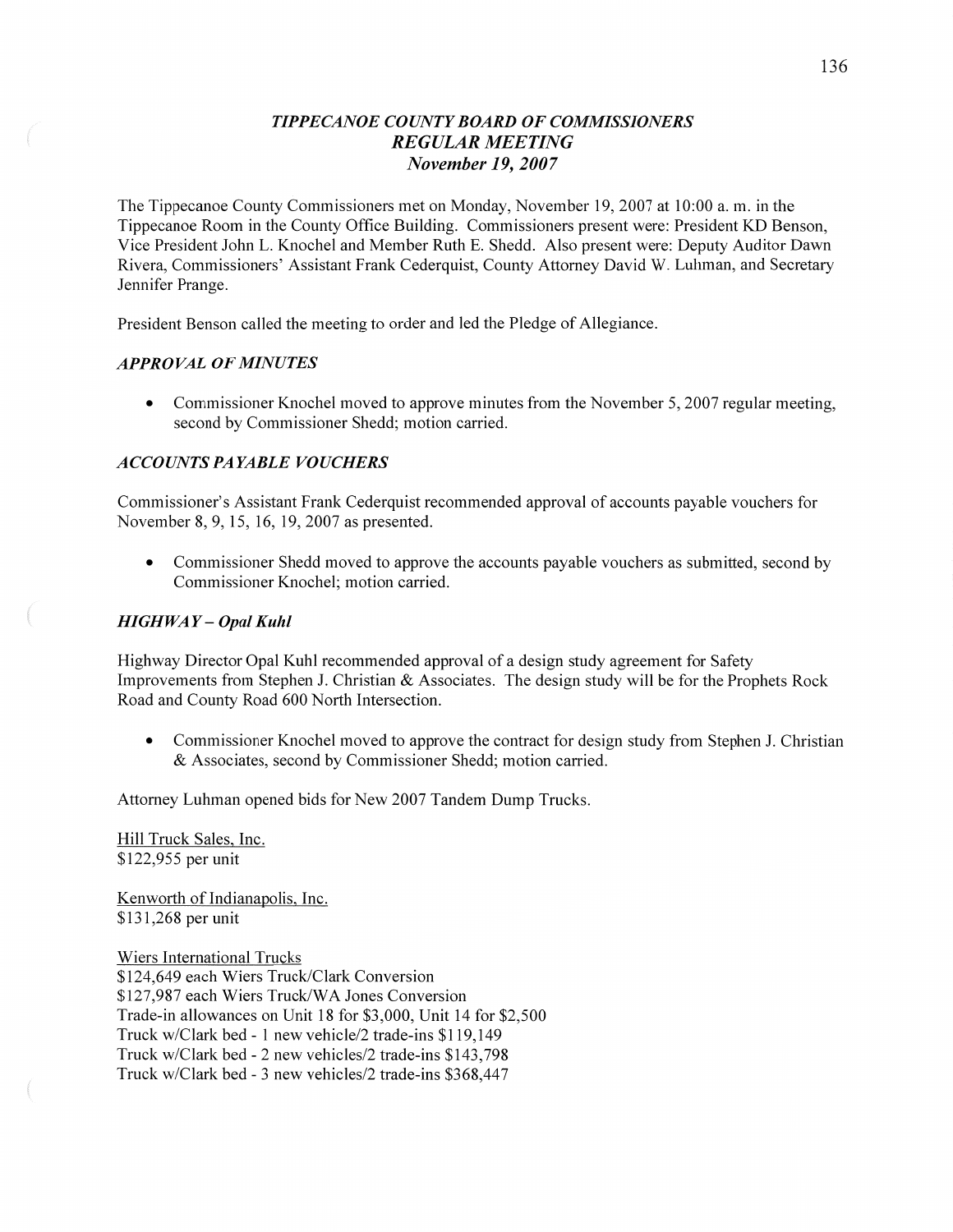Total w/WA Jones bed *-* 1 new vehicle/2 trade-ins \$122,487 Total **w/WA** Jones bed *—* 2 new vehicles/2 trade-ins \$250,474 Total w/WA Jones bed - 3 new vehicles/3 trade-ins \$378,461

**0** Commissioner Knochel moved to take the bids under advisement, second by Commissioner Shedd; motion carried.

#### *SHERIFF* **—** *Tracy Brown*

Sheriff Brown spoke regarding new digital equipment and cameras for the jail. His request is for 17 new cameras for locations that have not been previously recorded and 34 replacement cameras. The digital equipment will allow the department to track inmates more efficiently and provide better coverage for court documentation. The budgeted amount for the project was \$150,000.

CJO Technologies of South Bend \$286,770 for a server based system

NCS of Indianapolis \$1 16,000

Integrater of Noblesville \$131,350

Sheriff Brown recommended the commissioners accept the bid from NCS. He added that additional wiring is needed for cameras being installed in new areas of the jail. The wiring will cost the department approximately \$17,775 in addition to the NCS quote.

**0** Commissioner Knochel moved to accept the quote from NCS to purchase new cameras, second by Commissioner Shedd; motion carried.

Attorney Luhman opened and presented proposals for the E911 project. Proposals were received from the following:

Verizon Business I & K Communications MicroData **AT&T** Global Services Positron, Public Safety Systems Interact, Public Safety Systems

> • Commissioner Knochel moved to take the proposals for E911 System under advisement, second by Commissioner Shedd; motion carried.

### *HEALTH* — Ron *Cripe*

## **Ordinance 2007-40-CM;** Amending **Tippecanoe County Code,** Adding new **Chapter 112: Health Department Fees**

Director Ron Cripe spoke regarding new amendments to Health Department fees. The changes to the ordinance include revisions for death certificate and genealogy search, lead investigations and administration fees for shots. The coroner's association fee for death certificates has increased from \$1 to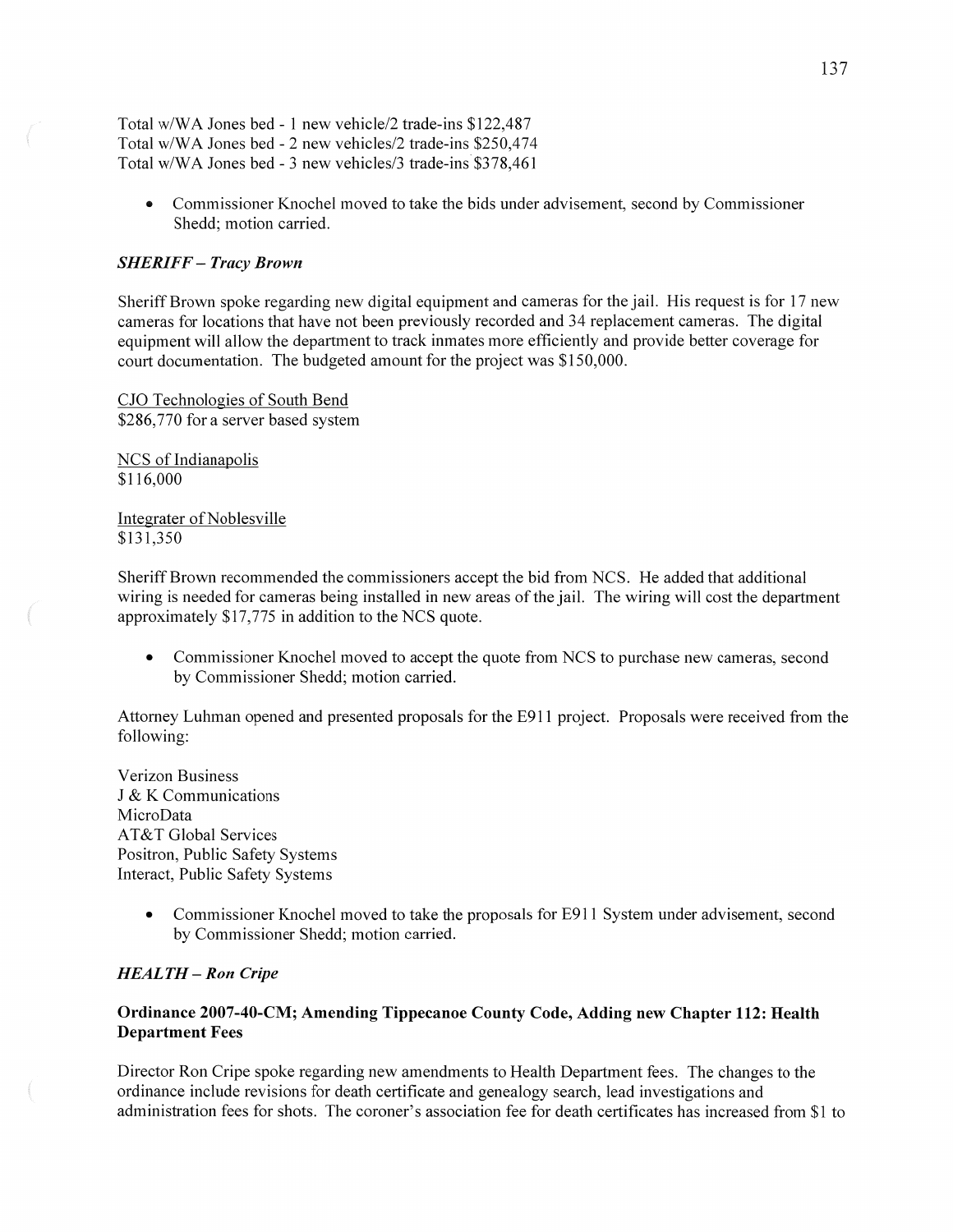\$1.75 and this was not reflected in the previous amendment. He also proposed eliminating the \$5 administrative fee for shots. He noted that most times the administrative fee is waived; therefore he proposed eliminating the fee and accepting donations from individuals receiving a **shot.** Also, with the amount of lead investigations rising he suggested the Health Department establish **a** fee for investigations that are not a direct effect of a medical investigation. Director Cripe proposed a \$100 fee for lead investigations requested by the public.

• Commissioner Knochel moved to approve Ordinance 2007-40-CM, second by Commissioner Shedd; motion carried.

Deputy Auditor Rivera recorded the vote:

| Benson  | Yes |
|---------|-----|
| Knochel | Yes |
| Shedd   | Yes |

Ordinance 2007-40-CM passes on first reading.

## *MITS*

Human Resource Coordinator Shirley Mennen requested on behalf of Director Hawkins that the Administrative/Help Desk Assistant position be eliminated. The duties of the position will be combined with the Judicial Systems Coordinator position.

**0** Commissioner Knochel moved to eliminate the Administrative/Help Desk Assistant position, second by Commissioner Shedd; motion carried.

# *RECORDER* -— *Oneta T olle*

Recorder Tolle recommended approval of an addendum to the Software Redaction Contract. She added that additional programming to the contract was added to complete the job by December 31, 2007 as required by the State.

**0** Commissioner Knochel moved to approve the contract with ACS, second by Commissioner Shedd; motion carried.

#### *GRANTS*

Prosecutor Pat Harrington requested approval to apply for a Byme Grant for \$70,000.

• Commissioner Knochel moved to grant permission to apply for the Byrne Grant, second by Commissioner Shedd; motion carried.

## *SNOWREMOVAL CONTRACT*

Commissioner's Assistant Frank Cederquist requested this contract be tabled until the next meeting.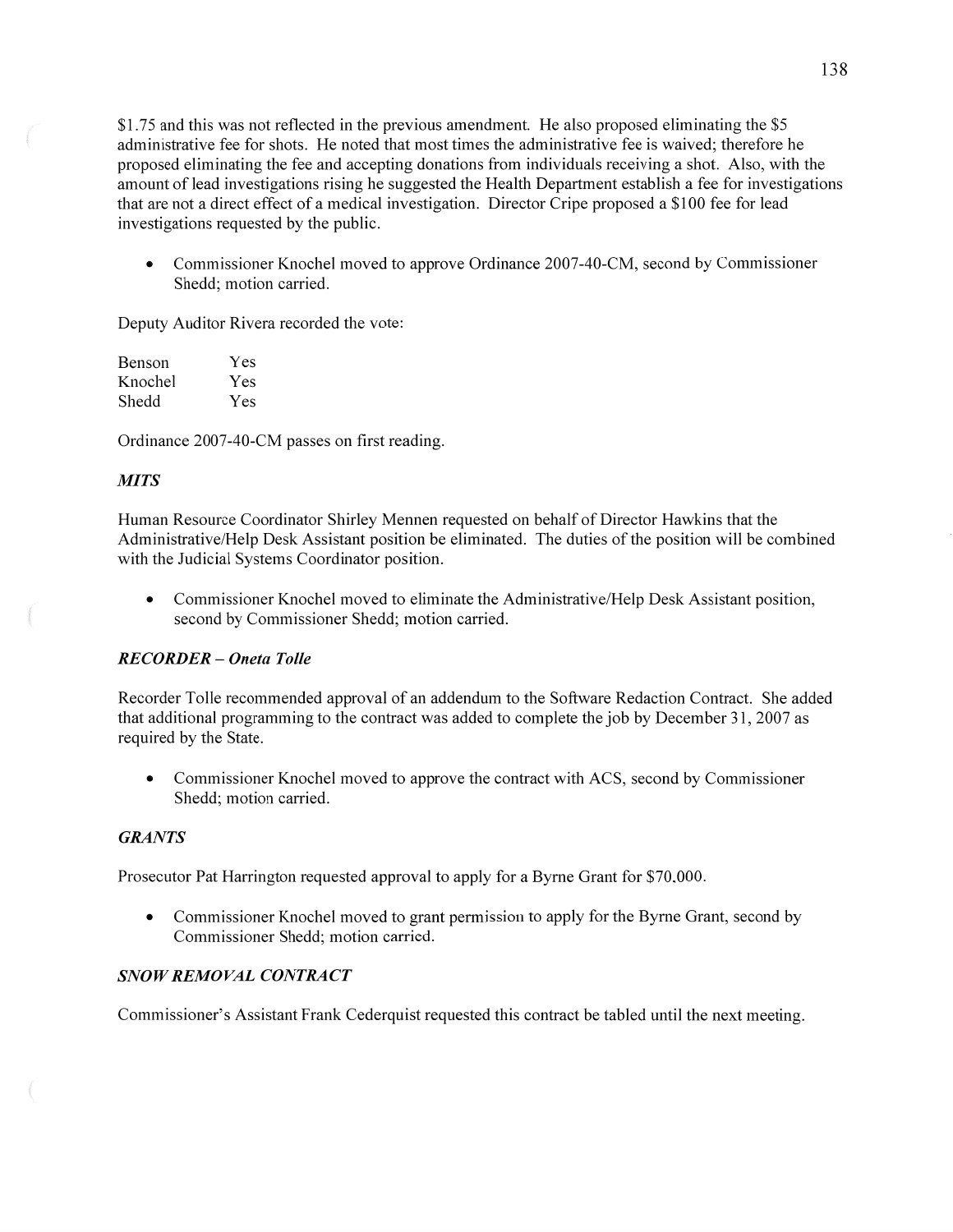# *YOUTH SERVICES UPDATE*

Cary Home Director Jason Kniola reported the modular is ready to be moved for the female facility located behind Cary Home. All-Sets submitted **a** contract for the move in the amount of \$10,150. Director Kniola recommended approval of the contract with All-Sets.

**0** Commissioner Knochel moved to accept the bid from All-Sets, Inc., second by Commissioner Shedd; **motion** carried.

# *FIRE ALARM INSPECTION RENEWAL AGREEMENT WITH SLMPLEX/GRIMVEL*

Commissioner Assistant Frank Cederquist recommended approval of the Fire Alarm Inspection Renewal Agreement with SimplexGrinnell to include a 6% increase.

• Commissioner Knochel moved to approve the renewal agreement for fire alarm inspection, second by Commissioner Shedd; motion carried.

# *APPOINTMENT* TO THE *COMMON WAGE BOARD*

Commissioner Knochel moved to appoint Dave Lahr to the Streetscape Redevelopment Phase II Common Wage Board, second by Commissioner **Shedd;** motion carried.

### *UNFINISHED/NEWBUSINESS*

Commissioner Benson publicly congratulated **CASA** Director Colleen Hamrick for her recent award of CASA Director of the Year. Commissioner Benson stated her enthusiasm and work ethic are invaluable, and her commitment and dedication have helped the program reach new heights in Tippecanoe County.

With the recent power outage downtown, Commissioner Benson noted that county offices should not close unless instructed by the commissioners. **Department** heads will be notified of the expectations of the commissioners if this problem should arise again.

## *REPORTS* ON *FILE*

None

## *PUBLIC COMMENT*

None

Commissioner Knochel moved to adjourn.

**BOARD** OF **COMMISSIONERS** OF THE **COUNTY** OF **TIPPECANOE** 

 $\beta$  funny

KD Benson, President